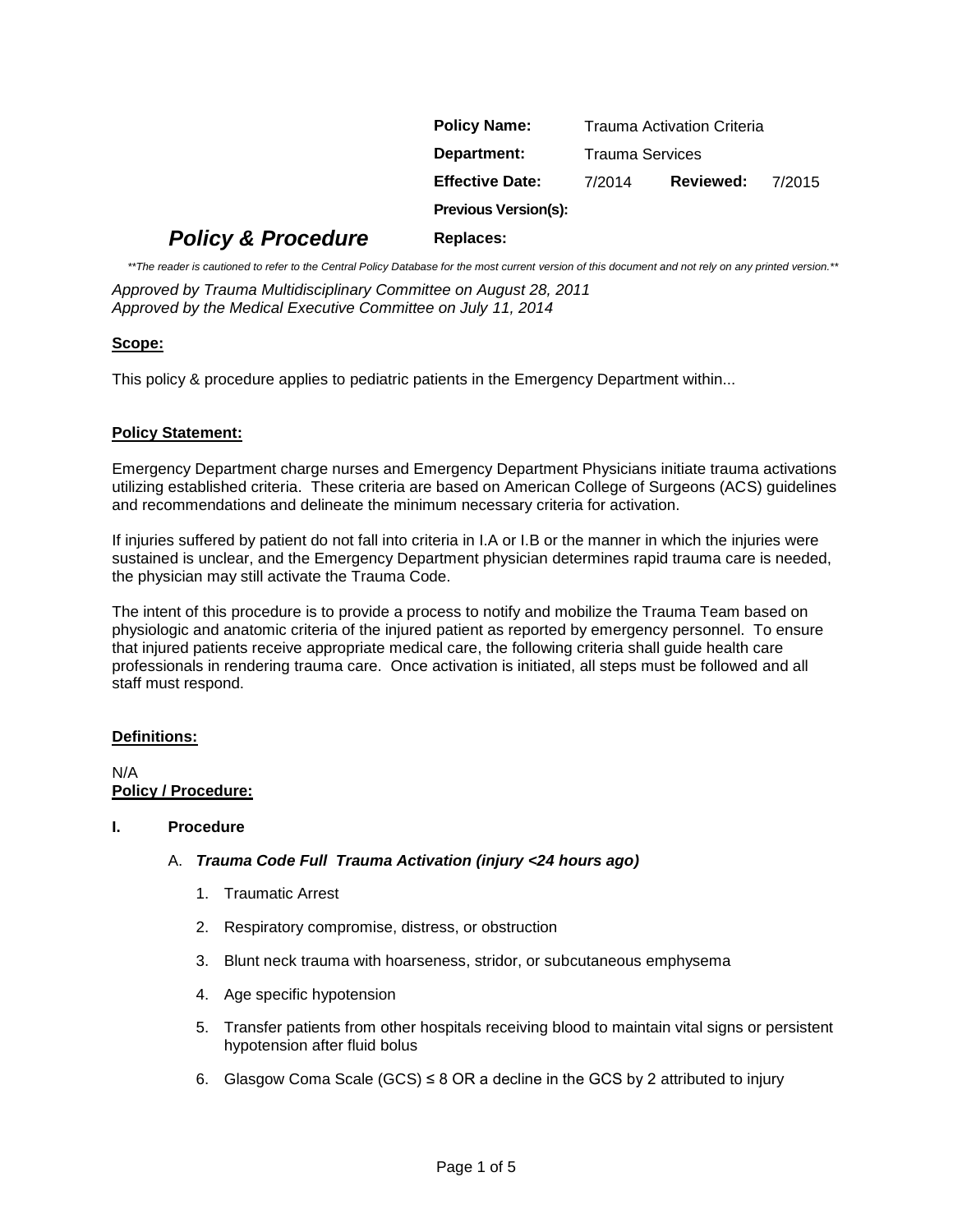- 7. Unequal pupils or asymmetrical neurological exam
- 8. Severe maxillofacial trauma
- 9. Confirmed head bleed by CT with GCS <12 attributed to injury
- 10. Gunshot Wound or Stabbing/Impaling injury to head, neck, chest or abdomen
- 11. Extremity amputation proximal to knee/elbow
- 12. Inhalation burn injury or second degree burn >10% body surface area with major traumatic injuries or high risk mechanism of injury.
- 13. 2° & 3° burns >30% BSA (thermal, chemical, or electrical)
- 14. *Consider confirmed injury with dead/arresting passenger in the same vehicle,*
- 15. *Any other reason the surgical trauma attending, ED Physician, Trauma Nurse, ED charge nurse believe the patient requires resources of full trauma activation.*

#### B. *Trauma Code Modified Activation (injury <24 hours ago)*

- 1. *If limited information from dispatch, START with modified trauma activation*
- 2. GCS 9-13 attributed to injury
- 3. >2 min witnessed Loss of Consciousness (LOC)*.*
- 4. Blunt neck trauma with bruising
- 5. Blunt abdominal injury with firm or distended abdomen or with abdominal bruising or "seat belt mark" on abdomen
- 6. Stable transports not meeting listed criteria with high risk injuries, including but not limited to:
	- a. Head injury: open or depressed skull fracture, Intracranial bleed
	- b. Thoracic injury: pulmonary contusion
	- c. Abdominal injury: known or suspected intra-abdominal injury
	- d. Orthopedic: complex pelvic fractures
- 7. 2 or more proximal long bone fractures (femur, humerus)
- 8. Complex pelvic fracture
- 9. Penetrating injury to thigh or upper arm
- 10. High Risk Mechanism of Injury
	- a. Vertical fall: child > 20 feet
	- b. Ejection (partial or complete) from auto
	- c. Ejection from motorized bike, ATV, animal
	- d. Extended extrication time greater than 20 minutes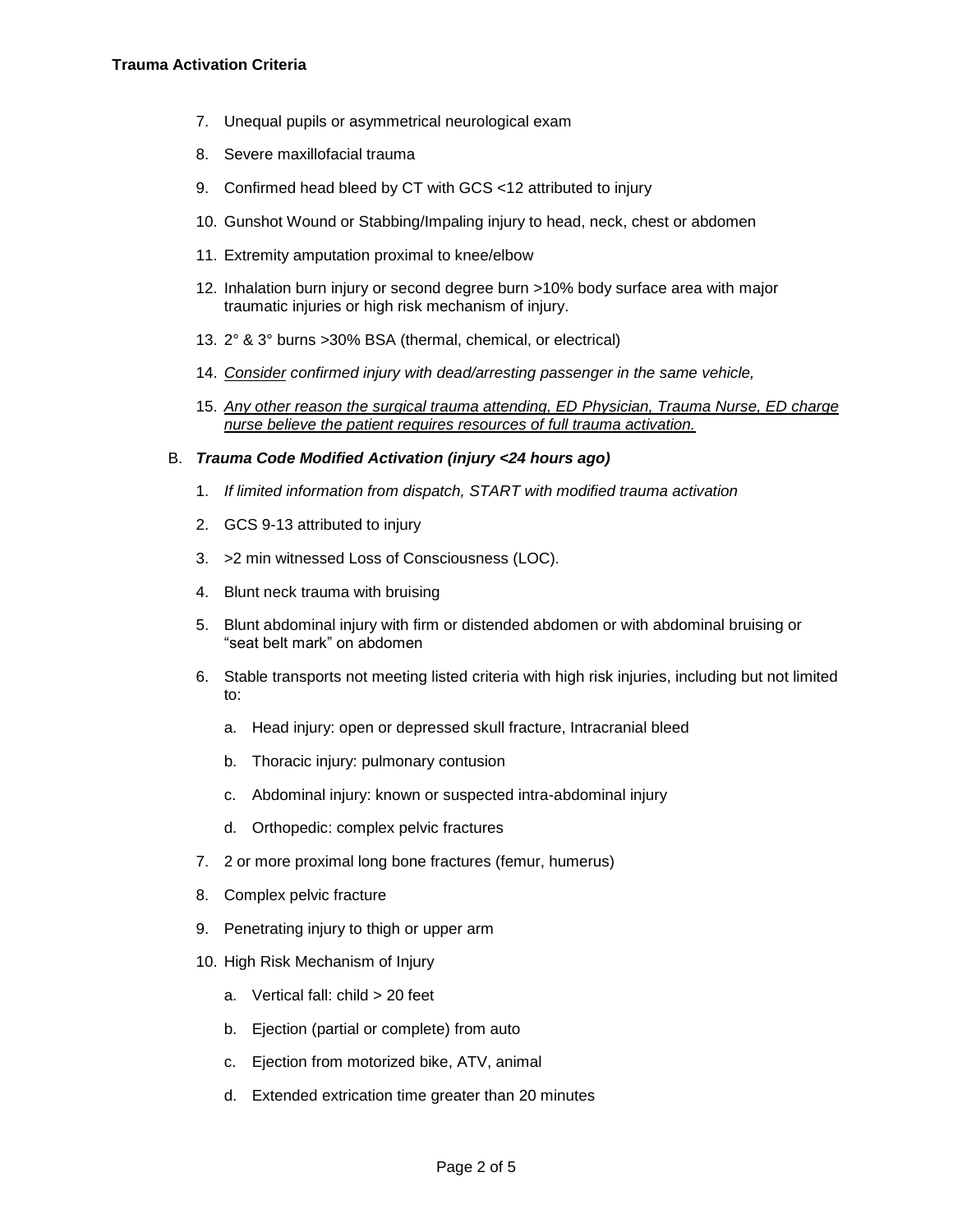- e. Vehicle rollover
- f. High speed crash ( >60 mph)
- g. Auto vs. Pedestrian/cyclist thrown, run over, or with significant (>20 mph) impact
- h. No confirmed injury with dead/arresting passenger in same vehicle
- 11. *Emergency Department Physician discretion*

### C. **Trauma Evaluation**

- 1. Evaluation is for the trauma patient who raises a high index of suspicion for subtle and serious injuries. Consultation of the Trauma Service is at the discretion of Emergency Department Physician or Receiving Service. Trauma evaluation response can apply to patients who:
	- a. Met Level Full or Modified criteria at the referring trauma facility
	- b. Inpatient who Met Level Full or Modified criteria but prior caregivers did not detect condition
	- c. Met criteria for consideration for transfer
	- d. Have single system injuries requiring the care of a surgical specialist,( i.e., neurosurgeon, orthopedist,) with a high index of suspicion based on injury mechanism that obscure injuries may also be present.
	- e. Any mechanism deemed to place the patient at risk for multi-system injury (including non-accidental trauma)

*Isolated drowning does not require trauma activation; please get a trauma consult as needed.*

#### **II. Responsibility for Initiation of Trauma Activations**

- A. Activation prior to patient arrival to the Emergency Department
	- 1. The Emergency Department Physician or designee will activate the trauma paging system through the hospital operator (dial 500) with goal of 15 minutes prior to patient arrival. The charge nurse will notify the Emergency Department Physician regarding the number of patients, type of injury and estimated time of arrival.
- B. Activation while patient in the Emergency Department
	- 1. If patient is brought by private vehicle and requires activation based on criteria, the Emergency Department Physician and/or charge nurse will call the trauma activation appropriate for patient.
	- 2. If the patient status changes, the Emergency Department Physician will notify and instruct charge nurse to activate the trauma paging system and document upgrade or downgrade status on the trauma flow sheet
- C. Trauma surgeon will respond within 30 minutes of the Full Trauma Activation page by the hospital operator. Emergency Department Physician will be in charge until arrival of Trauma Surgeon. Physicians are expected to sign trauma flow sheet for accountability. Scribe nurse will record all other team members on trauma flow sheet.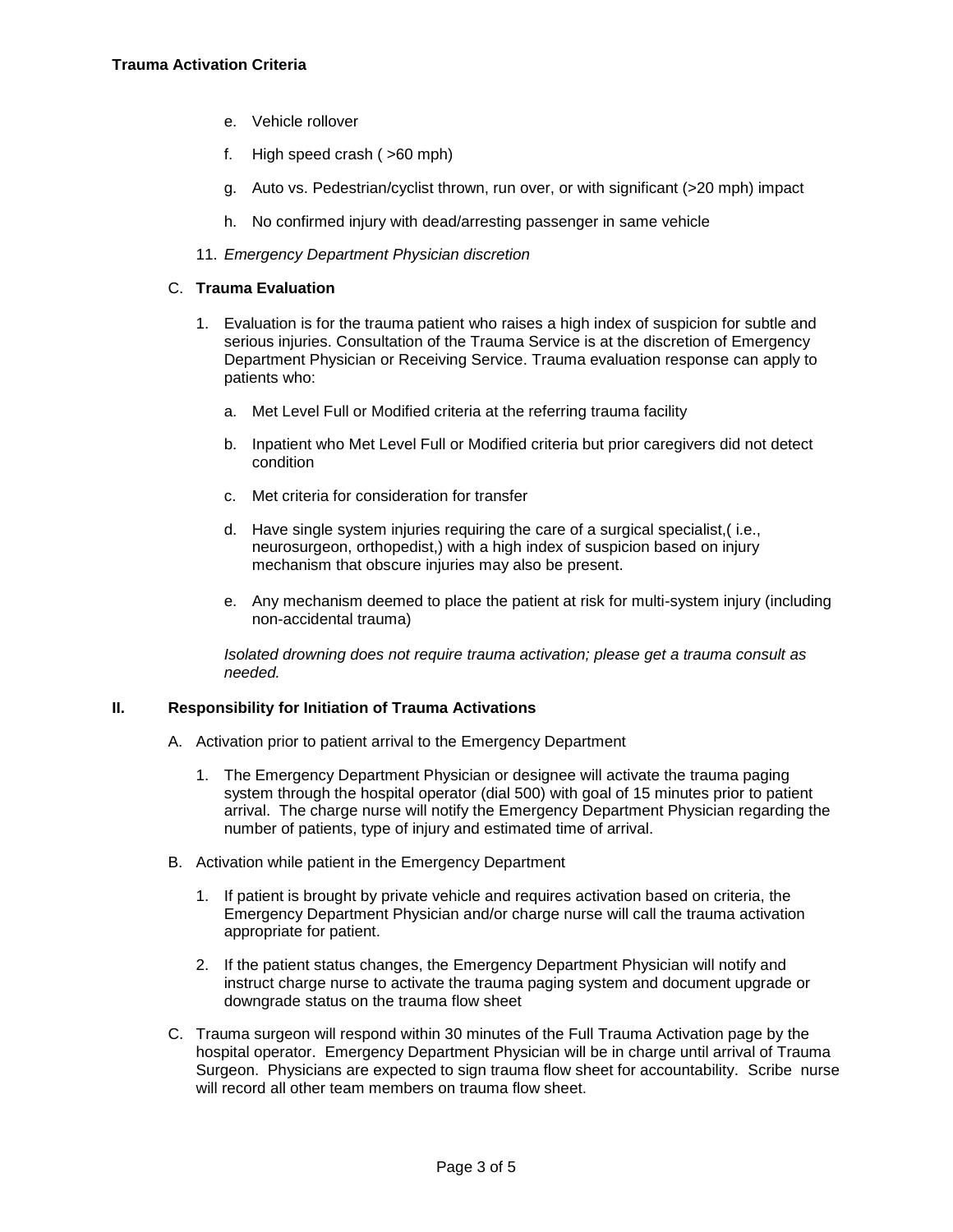#### **III. Trauma System Activation Notifies the Following Trauma Team Members for Both Full and Modified Trauma Alert**:

- A. Emergency Department Physician
- B. Trauma Surgeon
- C. Surgical Resident (if on service)
- D. PICU Nurse
- E. Emergency Department Nurses
- F. Emergency Department Clinical Assistant
- G. Lab Technician
- H. House Supervisor
- I. Transport Nurse
- J. Radiology Technician/CT Scan Technician
- K. Respiratory Therapist
- L. Chaplain
- M. Social Worker
- N. OR Charge Nurse
- O. Child life
- P. Trauma Coordinator notification only
- Q. Security

# **IV. Trauma Team Consists of:**

#### A. **Full Trauma**

- 1. ED Physician
- 2. Trauma Surgeon on call
- 3. Surgery Resident on call (if on service)
- 4. ED Charge Nurse
- 5. ED Nurse
- 6. ED Clinical Assistant
- 7. PICU Nurse
- 8. Radiology Tech
- 9. Respiratory Tech